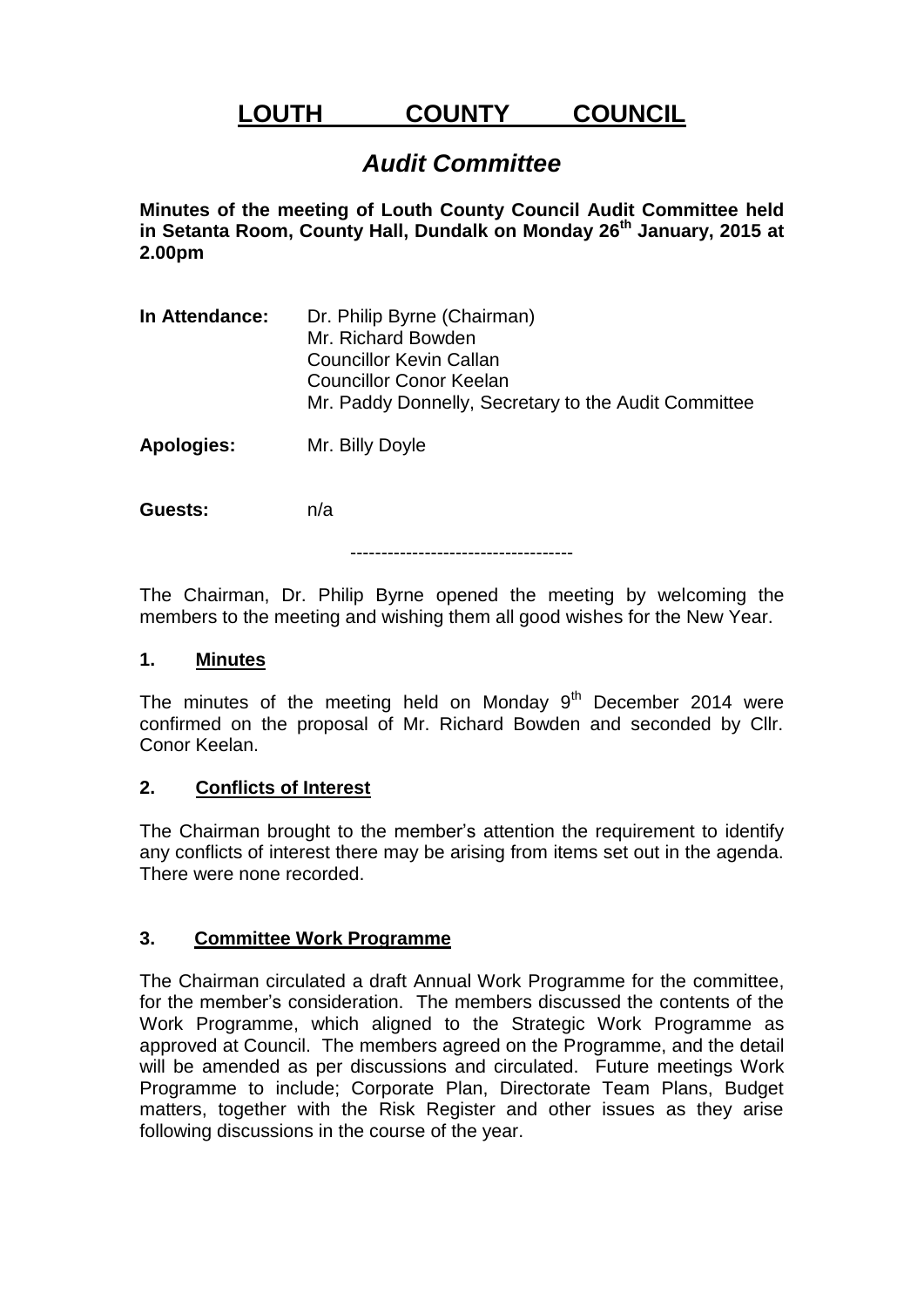## **4. Update on Reports to Council**

Mr. P. Donnelly, Secretary to the Committee advised the members that two issues with regard to the Audit Committee were before Council at their Ordinary Meeting on 19<sup>th</sup> January. The first one was the Audit Committee Charter and this was approved by the members without amendment. The members were also advised that the Council approved the Work Programme without amendment.

The Chairman welcomed this development and thanked the Secretary for the update.

In response to queries, Mr. P. Donnelly advised the members that the Section 60 Notice which accompanied the Annual Financial Statement was noted by the members, and there were no issues arising from that report.

## **5. Internal Audit Service Proposals**

Mr. P. Donnelly advised the members that the tender process was now complete and the successful tenderer, Capita, had now completed the necessary paperwork and the tender documents and contract will be signed to take effect from 1<sup>st</sup> February. Mr. Donnelly outlined that the proposed course of action was, that service providers will meet with the Chief Executive at an early stage in February, with a view to commencing the work on a three year Audit Programme.

Following discussions on this matter, it was agreed that the Internal Audit service provider be invited to attend the next meeting of the Audit Committee, in order that the committee can consider the Audit Programme and discuss the plans and proposals with the Internal Audit team. It was agreed that the Internal Auditor should be requested to attend all of the Audit Committee meetings and the Committee meetings would, as practicable, align with the delivery of any Internal Audit Report.

## **6. Review of Risk Register**

The Chairman raised the matter of the Risk Register and the need for the Audit Committee to review same. It was agreed that the Risk Registers would be circulated to the members in advance of the next meeting, and that following consideration of the combined Risk Register that Directors of Service will be invited to present in relation to the risks for their specific areas.

## **7. Meeting Schedule**

The members discussed in broad terms a schedule of meetings and agreed that the meeting would be schedule to coincide with the completion of internal audit reports. It was also agreed that there would be a requirement for a year end meeting with the auditor, and one to review the Auditors report to prepare the Section 60 report. It was further agreed that the next meeting would be held on Monday March  $2^{nd}$  followed by a meeting in May on a date to be agreed.